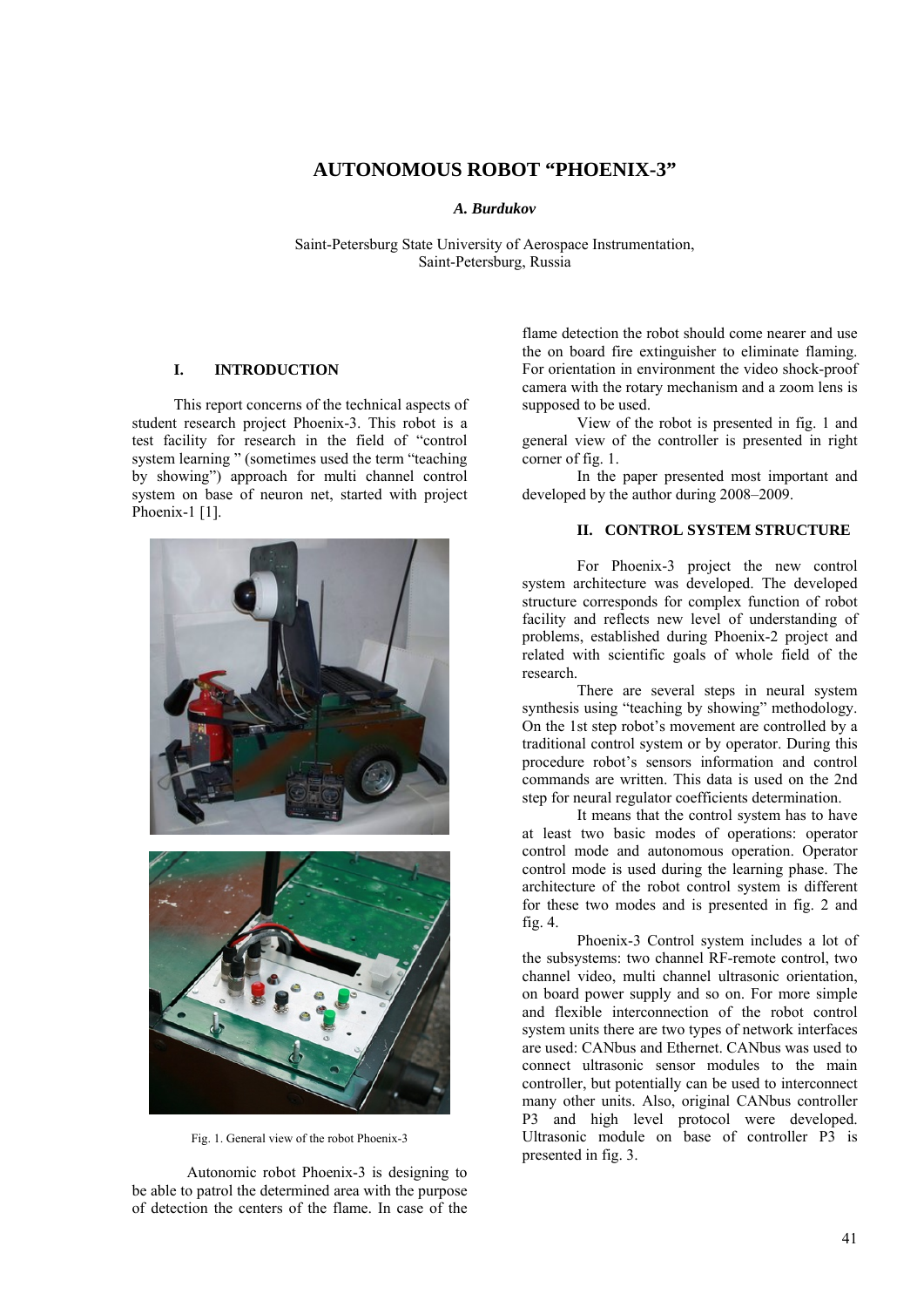

Fig. 2. Structure of the robot "Phoenix-3" during autonomous operation



Fig. 3. Sensor/actor CAN controller P-3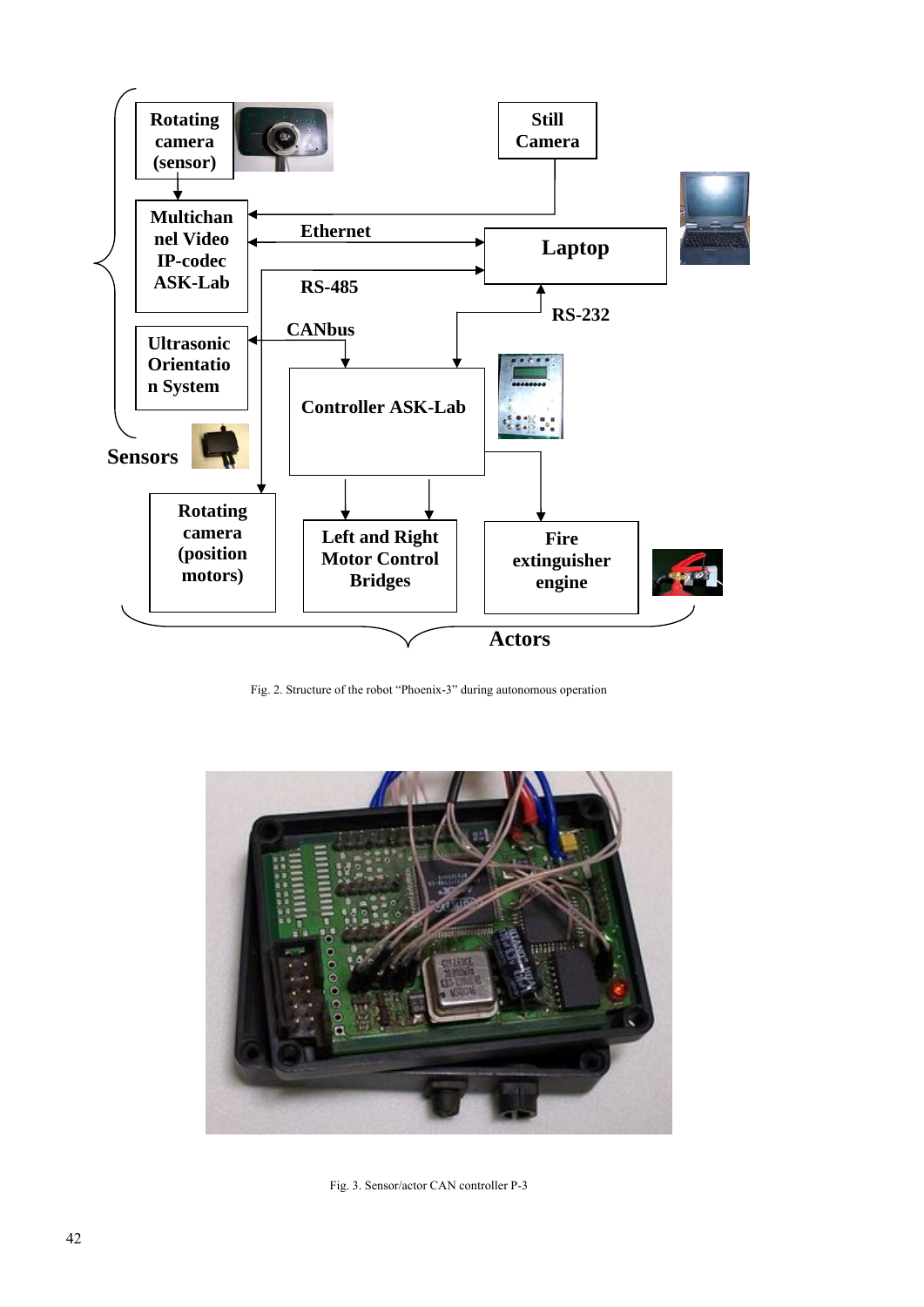

Fig. 4. Structure of the robot "Phoenix-3" for operator control mode

## **III. DISTANT CONTROLLING SYSTEM**

In Phoenix-2 experiments, two control schemes were tested – one with the analog and one with the digital communication channel. It was noticed, that the digital control system has significant delays in the channel, so it was decided to use an

analog control system for Phoenix-3 project. The scheme that uses analog radio channel is presented on the fig. 5.

It has to be pointed out, that Phoenix-3 project implements two channel control system: one for the robot movement control and another one for the control on board equipment. Structure of the two channel RF-control system are presented in fig. 5.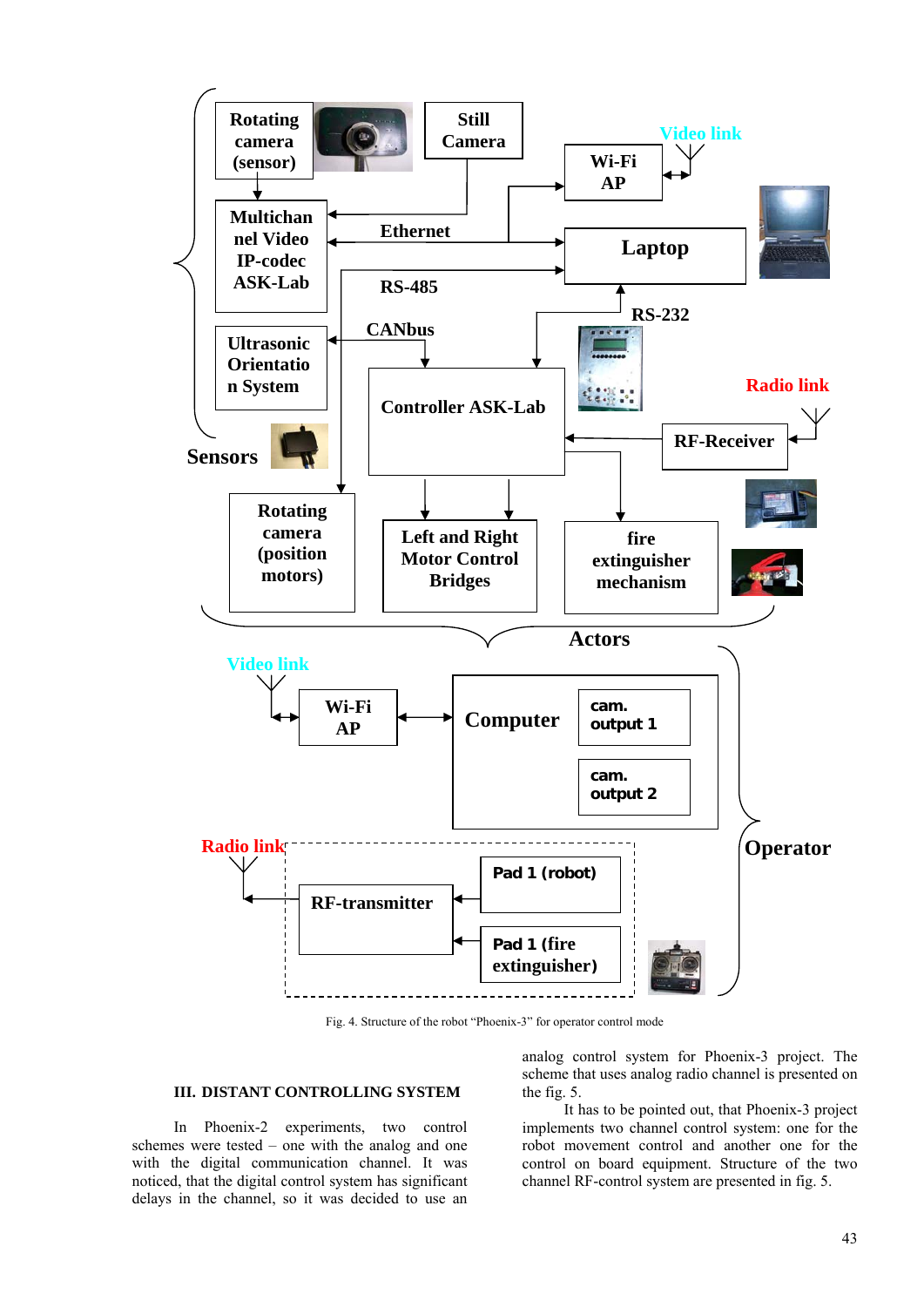As it can be seen from the fig. 5, operator has a control pad with radio transmitter. Operator's control commands are transmitted and received by special radio receiver on board of the robot. These control commands are decoded by controller and then converted to executive signals for the actors. Simultaneously, video from camera is passed to the

on board laptop, where it is written to a hard disk for further analysis, optical sensors synthesis and so on.

Hitec FOCUS 6 RC-equipment was use. It includes a control pad and receiver module. Structure of detected signal is presented in fig. 6.



Fig. 5. Two channel RF-control system



Fig. 6. Structure of signal, formed by the radio control set

The signal is represents a pack from 6 impulses. The first 4 pulses contain the information on position by axes X and Y of the first and second handles of pad. 5 pulse contains the information on position of the switch «gear», and the sixth - about position of handle "CH6 ". On the average position of handles duration of a appropriate impulse makes 1,6 ms. At change of position of handles duration of impulses accordingly increases or decreases. In extreme positions of handles duration changes

approximately on 0,6 ms. Duration of a pause between impulses makes approximately 1,5 ms. After end of a pack, through 20 мс generation of a new pack begins according to current position of handles.

At the next step frequency modulation of a radio signal according to the generated signal is made. The central frequency of a radio signal is 40,675 MHz. The receiver of a radio signal allocates modulating pack from the accepted radio signal.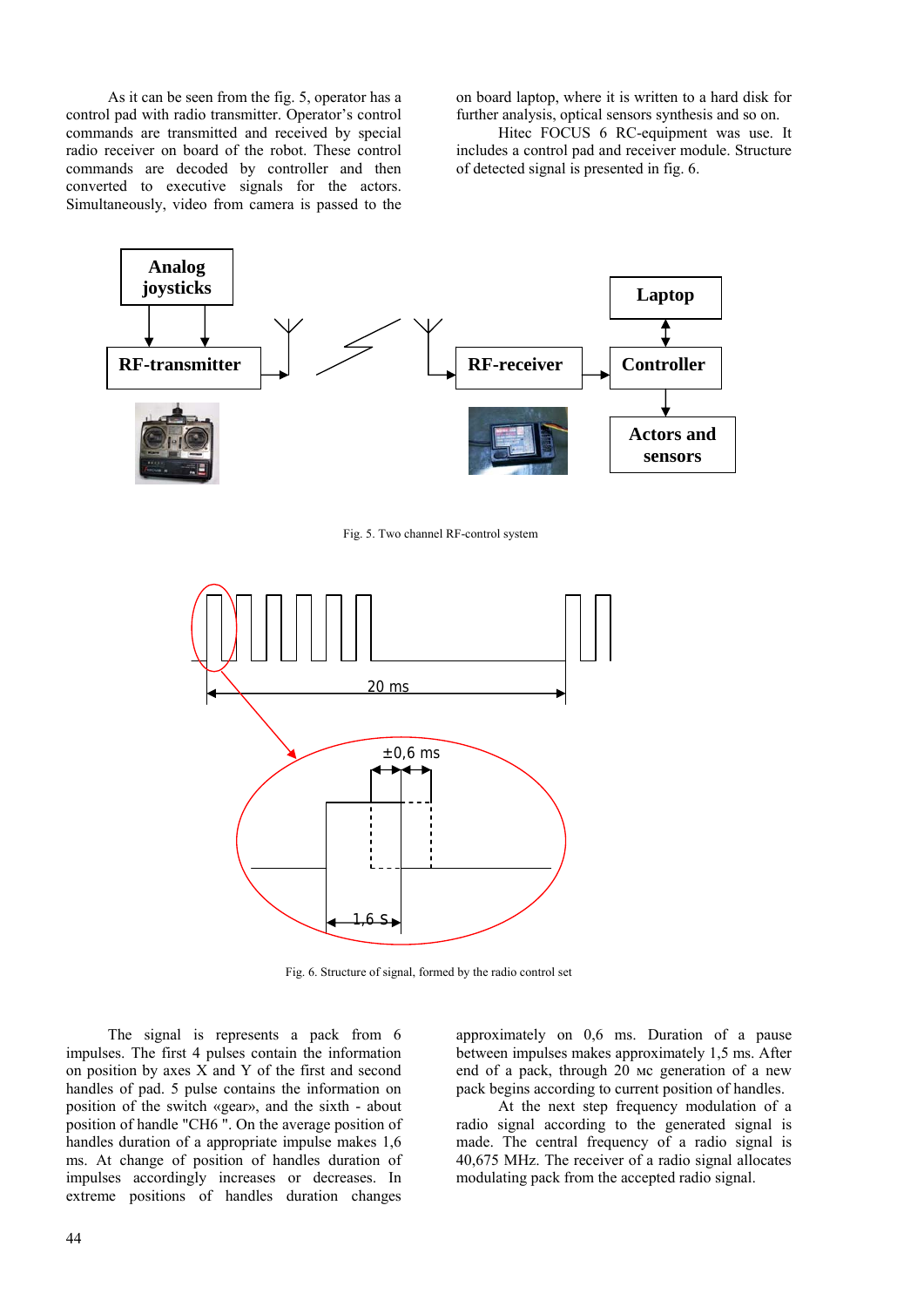## **IV. ULTRASONIC ORIENTATION SYSTEM**

Basic function of the ultrasonic system is to provide possibility of measuring distances to solid obstacles. For Phoenix-3 project it was decided to develop the multi channel system based on the uniform module with CAN bus interface to in board controller.

Ultrasonic distance measuring module based on MuRata MA40S8S and MA40S8R devices was developed. This module can measure of distances up to 2 m. with accuracy resolution approx. 0,2 mm.

Structure of the module is presented in fig. 7. Parts 3, 4 and 7 realized by using of Altera EPM7128 PLA.



Fig. 7. Functional block diagram of the ultrasonic module 1 – MCP 2510 CANbus controller chip; 2 – PIC18F458 microcontroller chip; 3 – 16-bit counter; 4 – former of an ultrasonic pulses; 5 – ultrasonic receiver; 6 – ultrasonic transmitter; 7 – frequency divider; 8 – quartz generator.

#### **V. VIDEO SUBSYSTEM**

The important feature of the Phoenix-X projects is using a video channel for orientation in space. This method has some advantages in comparison with the others, such as a high flexibility, possibility to recognize complex objects etc.

It was demonstrated with Phoenix-1 project that camera inclination sensor is the necessary element of control system. The situation is illustrated by fig. 8 for "follow the white stripe mission".

So, now video subsystem of the robot includes a rotary shock-proof camera with the rotary mechanism and a zoom lens and a two-channel video digitizing module with an Ethernet interface. Camera is mounted on the special pedestal, which is fixed on

the robot`s cover. This camera can change a direction of view and zoom number according to the commands, transferred by the RS-485 interface. This control is carried out by the laptop, connected to the camera across the USB to RS-485 converter module. Controlling commands are generated by the special application running on the laptop.

Camera has a build in inclination sensor and translates measured value on screen. This information can be used for supervised learning procedure if it is supposed that during autonomous operation inclination angler is constant. Operator can read instant inclination angler with software. Simple method to use fixed for every experiment inclination angle was proposed. The idea is illustrated by fig. 9. and oriented to be used with one step learning procedure [7].



Fig. 8. Example that sign of the distance from stripe depends on camera angle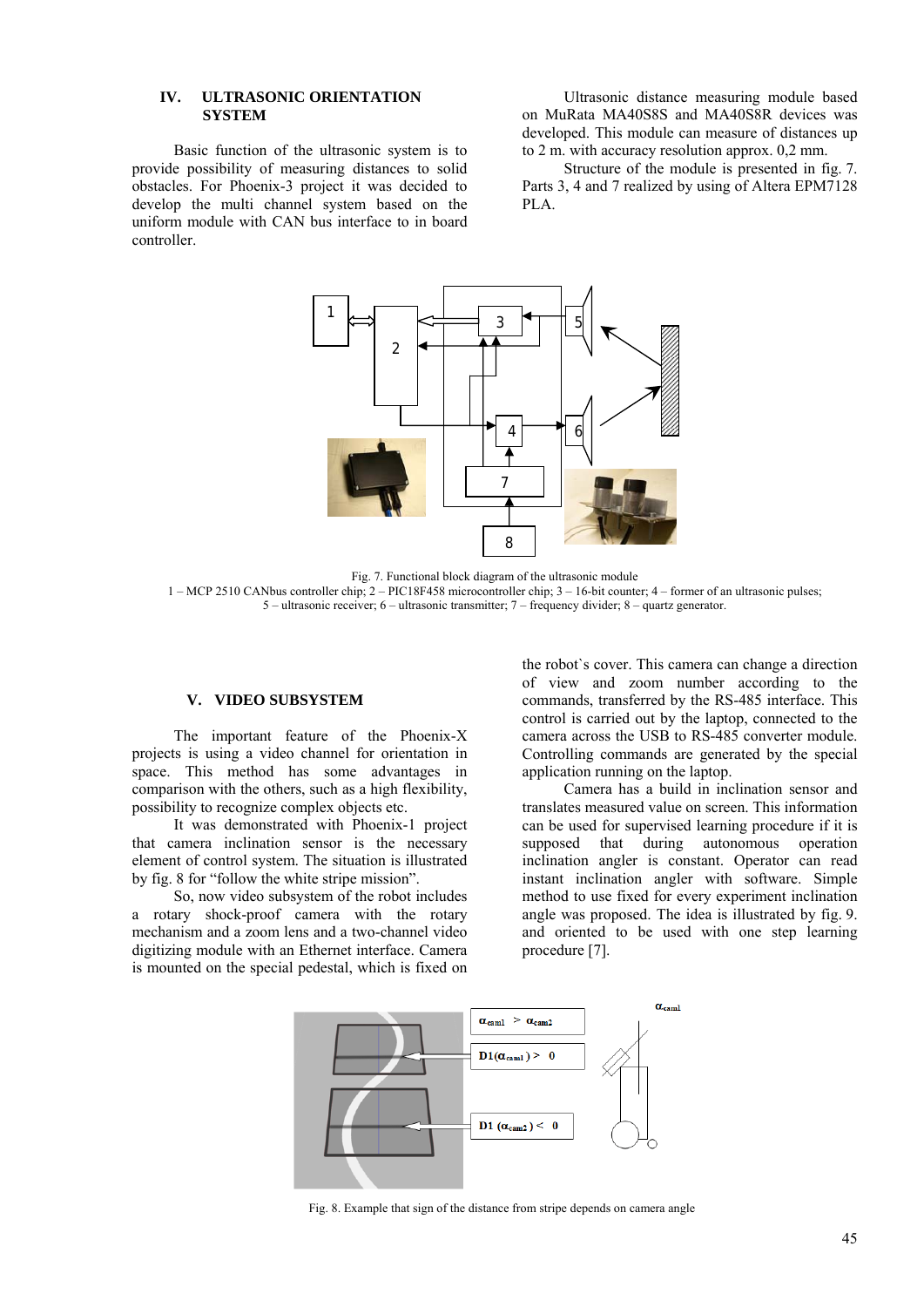

Fig. 9 Algorithm of using fixed inclination angler

Phoenix-3 video system provides possibility to process two video input simultaneously and record video in real time.

Every camera produces a standard PAL video signal which should be digitized. It`s realized by the special video digitizing module. This module receives video signal from the camera, digitize it, encode in MJPEG2000 video format and transmit it across the local network to the laptop. On the laptop video is decompressing and displays on the screen.

Two channel video controller ASK Lab that provide possibility to store video and telemetry data is used as base of user video system. This information cab be used for experiments also.

## **VI. VIRTUAL MOBILE ROBOT SOFA-2009**

As a theoretical base of the project, studying and developing of mathematical model of the robot was made. This model is called SOFA-2009 and it was realized on the Mathcad 14 IDE.

Model SOFA-2009 is formed with seven ordinary differential equations and includes dynamics and kinematics of the robot, simple models of wheels and motors. Modeling of the robot moving is provided by solving of the Coushy problem. Examples of using SOFA-2009 model are presented in App.1.

# **VII. CONCLUSION AND ACKNOWLEDGEMENTS**

More detailed description of the subsystems is presented in site http://guap.ru.

The author would sincerely like to thank staff of Student Design Center (SUAI) for support of the project.

#### **REFERENCES**

- [1] Д. А. Астапкович, А. А. Гончаров, А. С. Дмитриев, А. В. Михеев. Проект "Робот Феникс-1". Сб. докл. пятьдесят девятой международной студенческой научнотехнической конференции ГУАП., Часть I, Технические науки, 18-22 апреля 2006, г, Санкт-Петербург, с.211-216.
- [2] Dmitriev A., Mikheev A. Autonomous Robot "PHOENIX-1". http://guap.ru/guap/skb/docs/dmitr\_mih.doc
- [3] Astapkovitch A.M. One step learning procedure for neural net control system http://guap.ru/guap/skb/docs/tbs.doc
- [4] Астапкович Д. А. Дипломная работа "Компьютерная модель робота Phoenix" http://guap.ru/guap/skb/dip.doc
- [5] А. В. Бурдуков Макетирование многоканальной системы ультразвукового зрения робота "Феникс-3" http://guap.ru/guap/skb/burdukov2
- [6] А. В. Бурдуков Система дистанционного управления роботом "Феникс 3" http://guap.ru/guap/skb/burdukov.doc
- [7] Astapkovitch A. M. One step learning procedure for neural net control system. Proc. of the international forum "Information systems. Problems, perspectives, innovation approaches" Proceedings of the seminar. Vol. 2. St. Petersburg. July 02-06. SUAI. SPb. 2007